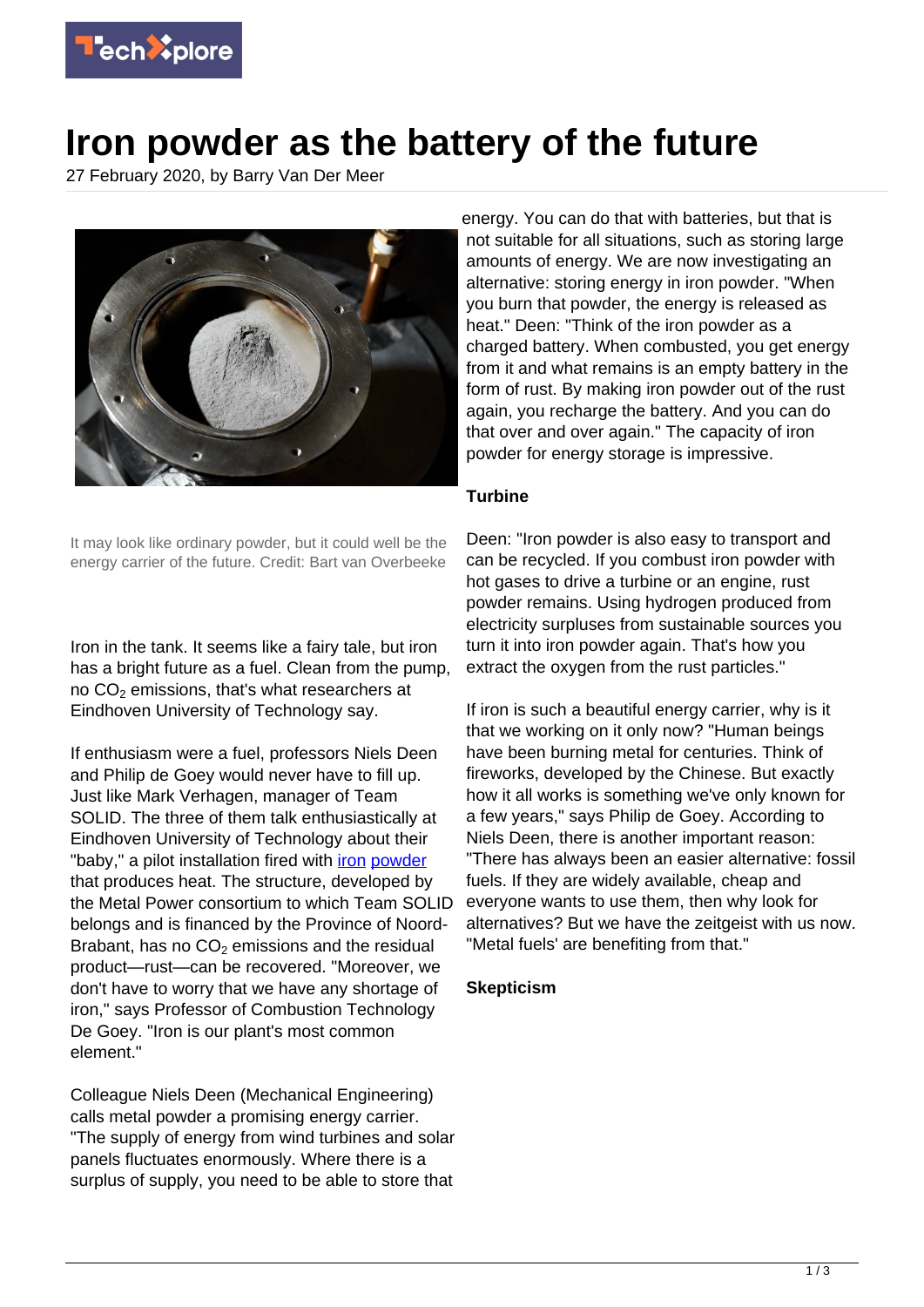



Credit: Bart van Overbeeke

De Goey is sure that the focus on iron as a fuel will grow rapidly. "Now that we're scaling it up, everyone wants to join in. No more milligrams and small flames in the lab, no, we're building an industrial incinerator. With an output of up to 1 megawatt. Companies that used to say 'that's fun but let's really see something," are now taking our project very seriously."

Mark Verhagen adds that he was recently in China "and they were looking at me with skepticism. But that changes when you show them what you're doing. Everyone sees the potential on a larger scale. We work with companies like Shell and Uniper (formerly E.ON)." The first demonstration will take place at the beginning of this year. Around will be there." Deen: "The big advantage is that you

the corner, at Swinkels Family Brewers, the brewer of Bavaria beer. De Goey: ,"We're putting a test rig there. We're not building that ourselves. That's what other parties in our consortium do, including, for example, Team SOLID."

That team now has about thirty members. "With all kinds of expertise. Not just technicians. Also people who have a commercial leaning," says Verhagen. The professors are proud of Team SOLID. Deen: "They're motivated students who don't get paid." De Goey: "You can see a great social engagement in them."

## **Residential neighborhood**

In order to get the installation off the ground commercially, a compact, more efficient version is needed. "We can do that. With our current pilot installation, you could power a small residential neighborhood. With a smaller installation, but with a larger capacity of 1 to 10 megawatts, it becomes an attractive option for companies that need to get off the gas grid," says De Goey.

The professors firmly believe in their project, but it will only be 'part of the solution to the big environmental problem." Cars won't be running on iron powder for a while. "Three other sectors are already very promising. We are working with the maritime sector to develop sustainable ships, powered by the combustion of iron powder," says De Goey. "And for any industry that requires high temperatures (for chemical processes of around 1000 degrees) and coal-fired power stations, they can be fired using iron powder. "That's the focus of our attention with Uniper." Deen: "If you close large Dutch coal-fired power stations, it's a huge obliteration of capital. But if you can convert them without  $\mathsf{CO}_2$  emissions, with only rust as a residual product, then it becomes attractive to **[energy](https://techxplore.com/tags/energy/)** companies."

The Earth has iron ore in abundance. But does that also apply to iron powder? De Goey: "No. There are now about ten suppliers worldwide. With the current supply, you could now convert ten coal-fired [power stations](https://techxplore.com/tags/power+stations/) and supply them with iron powder. But if market demand increases, then the supply